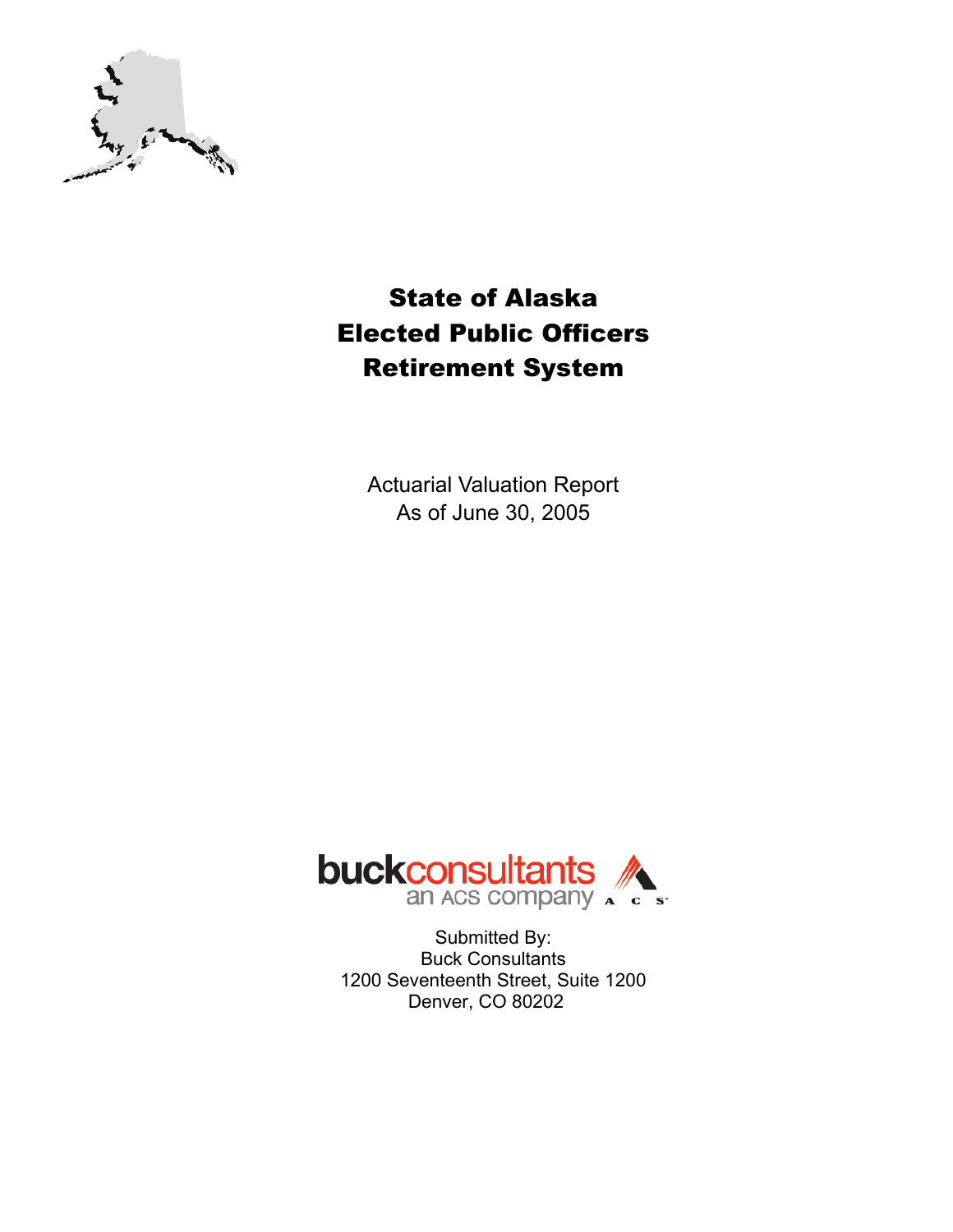# **Contents**

| Section 1: |  |
|------------|--|
| 1.1        |  |
| 1.2        |  |
| 1.3        |  |
| Section 2: |  |
| 2.1        |  |
| 2.2        |  |
| 2.3        |  |
| Section 3: |  |
| 3.1        |  |
| 3.2        |  |
| 3.3        |  |
|            |  |

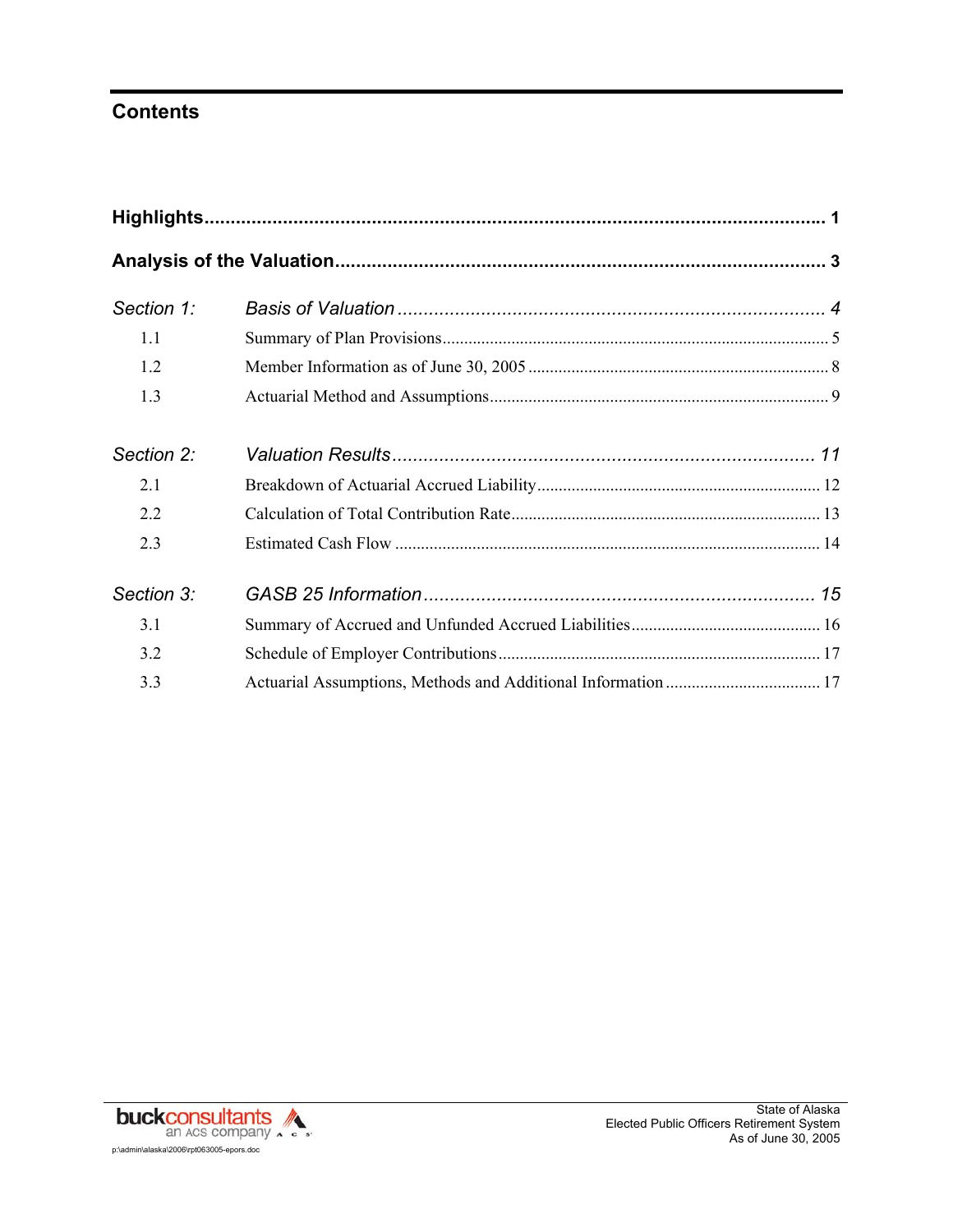# **Highlights**

This report has been prepared by Buck Consultants, an ACS Company, to:

- (1) Present the results of a valuation of the State of Alaska Elected Public Officers Retirement System as of June 30, 2005;
- (2) Review experience under the plan since the last actuarial valuation;
- (3) Determine the contribution rate for the Elected Public Officers Retirement System;
- (4) Provide reporting and disclosure information for financial statements, governmental agencies, and other interested parties.

This report is divided into three sections. Section 1 describes the basis of the valuation. It summarizes the plan provisions, provides information relating to the plan participants, and describes the funding methods and actuarial assumptions used in determining liabilities and costs.

Section 2 contains the results of the valuation. It includes the current annual costs and reporting and disclosure information.

Section 3 contains the information required by GASB 25.

The principal results are as follows:

|     | <b>Funding Status as of June 30</b>          | 2005                |
|-----|----------------------------------------------|---------------------|
| (a) | <b>Valuation Assets</b>                      | S<br>$\overline{0}$ |
| (b) | <b>Actuarial Accrued Liability</b>           | 20,028,323          |
| (c) | Accrued Benefit Funding Ratio (a) $\div$ (b) | $0\%$               |
|     |                                              |                     |
|     | <b>Recommended Contribution Rates</b>        |                     |
|     |                                              | 2005                |
| (a) | Normal Cost Rate                             | 36.58%              |
| (b) | Past Service Cost Rate                       | 844.91%             |
| (c) | <b>Total Annual Cost Rate</b>                | 874.49%             |

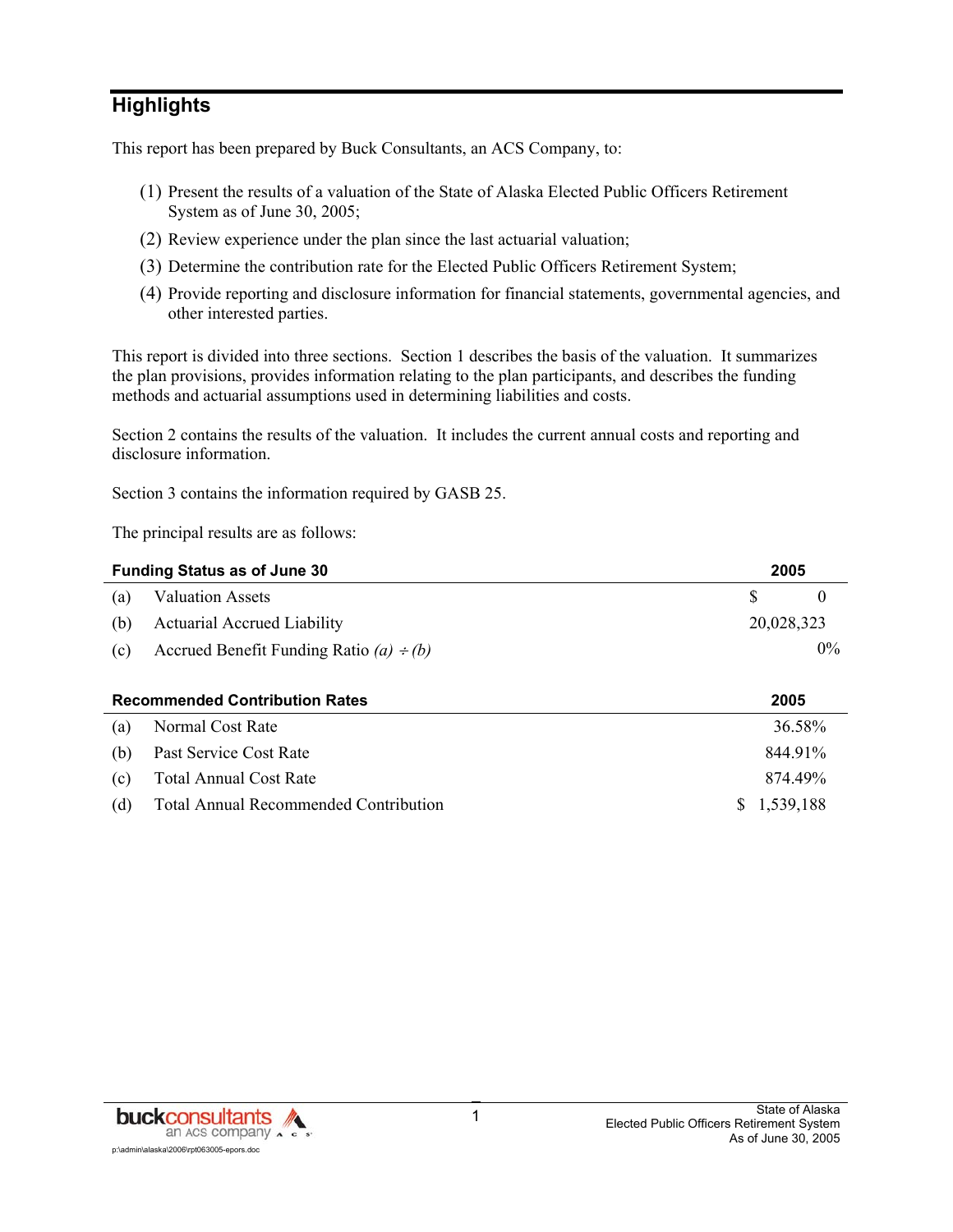# **Highlights** *(continued)*

In preparing this valuation, we have employed generally accepted actuarial methods and assumptions, in conjunction with employee data and financial information provided to us by the State of Alaska, to determine a sound value of the plan liabilities. We believe that this value and the method suggested for funding it are in full compliance with the Governmental Accounting Standards Board, the Internal Revenue Code, and all applicable regulations.

Respectfully submitted,

Darid W. Dickmirky

David H. Slishinsky, A.S.A., E.K., M.A.A.A. Michelle Reding DeLange, F.S.A., E.A., M.A.A.A. Principal and Consulting Actuary Director, Actuary

Michelle

The undersigned actuary is responsible for all assumptions related to the average annual per capita health claims cost and the health care cost trend rates, and hereby affirms his qualification to render opinions in such matters, in accordance with the qualification standards of the American Academy of Actuaries.

Leonard C. "Trey" Sarsfield, A.S.A., M.A.A.A. Senior Consultant, Health & Welfare

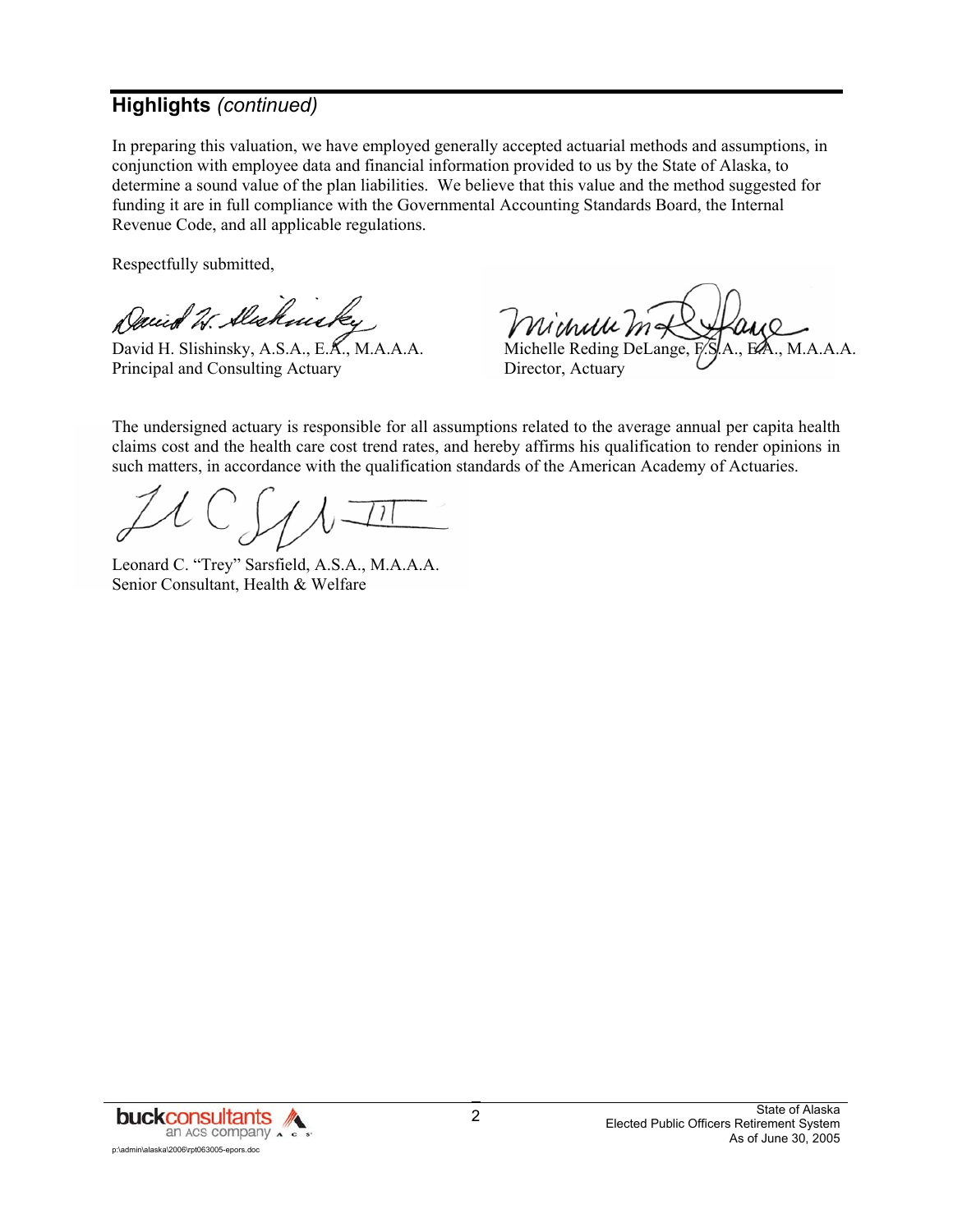# **Analysis of Valuation**

#### *Actuarial Assumptions*

This actuarial valuation report is for the Elected Public Officers Retirement System of the State of Alaska. Plan benefits are not prefunded, but are paid when due. In order to discount the value of future benefit payments, we have assumed an interest rate of 5.00% per year. This is reflective of the expected longterm rate of return of general fund assets, the source of benefit funding. So long as the plan is operated on a "pay-as-you-go" basis, and no assets are accumulated in the Plan, this will be a relatively unimportant assumption. However, the interest assumption is necessary in order to develop present values and other liability calculations which are desired by the Governmental Accounting Standards Board. We have assumed that salaries and therefore, retiree benefits, will increase at 4% per year. Because benefits of retired elected public officers are subject to increases along with increases in the salaries for active public officers, this is an important assumption.

#### *Actuarial vs. Pay-As-You-Go-Funding*

Since inception in 1976, benefits under EPORS have been paid for on a "pay-as-you-go" basis. This means that just enough money has been appropriated each year to pay the benefits as they come due. Under this method, no fund is built up and therefore, no investment earnings offset the State's cost. In Section 2.3 of this report, we have projected the total benefit payments under EPORS for the next 35 years. Annual benefit payments are projected to increase from their current levels, which are slightly above \$1,500,000 per year, before decreasing.

This valuation uses the Projected Unit Credit Actuarial Funding Method to disclose costs and liabilities. This actuarial funding method amortizes all unfunded liabilities over 25 years in level dollar payments. There is also a normal cost component for each active member. Because most of the costs and liabilities of EPORS are associated with inactive members, and because there are no assets in an EPORS fund, the large majority of costs associated with EPORS are "past service costs."

Projections this far in the future are only valid if actual experience tracks closely with the actuarial assumptions. We have used our "best guess" in an attempt to predict long-term future rates of inflation, investment performance and salary increases for elected public officers. These estimates are subject to short-term volatility. Nevertheless, we believe that the assumptions, in the aggregate, are reasonable and that the projections provide a starting place to determine costs under EPORS. If it is decided to prefund these benefits, the discount rate should be reviewed to be reflective of the expected rate of return given the fund's asset allocation.

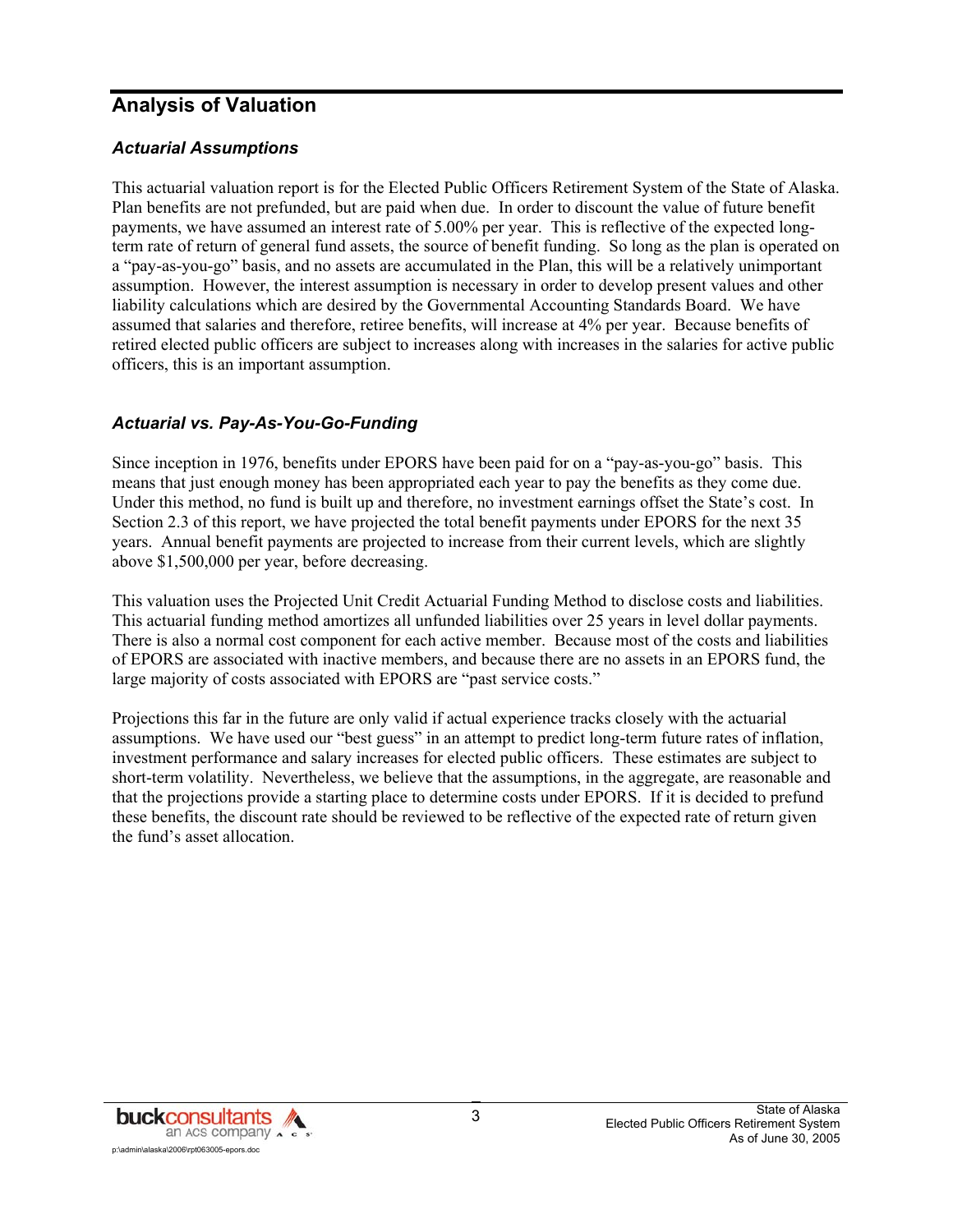### **Section 1 Basis of Valuation**

In this section, the basis of the valuation is presented and described. This information – the provisions of the plan and the census of participants – is the foundation of the valuation, since these are the present facts upon which benefit payments will depend.

A summary of plan provisions is provided in Section 1.1 and participant census information is shown in Section 1.2.

The valuation is based upon the premise that the plan will continue in existence, so that future events must also be considered. These future events are assumed to occur in accordance with the actuarial assumptions and concern such events as the number of participants who will retire, die, terminate their services, their ages at such termination and their expected benefits.

The actuarial assumptions and the actuarial cost method, or funding method, are described in Section 1.3.

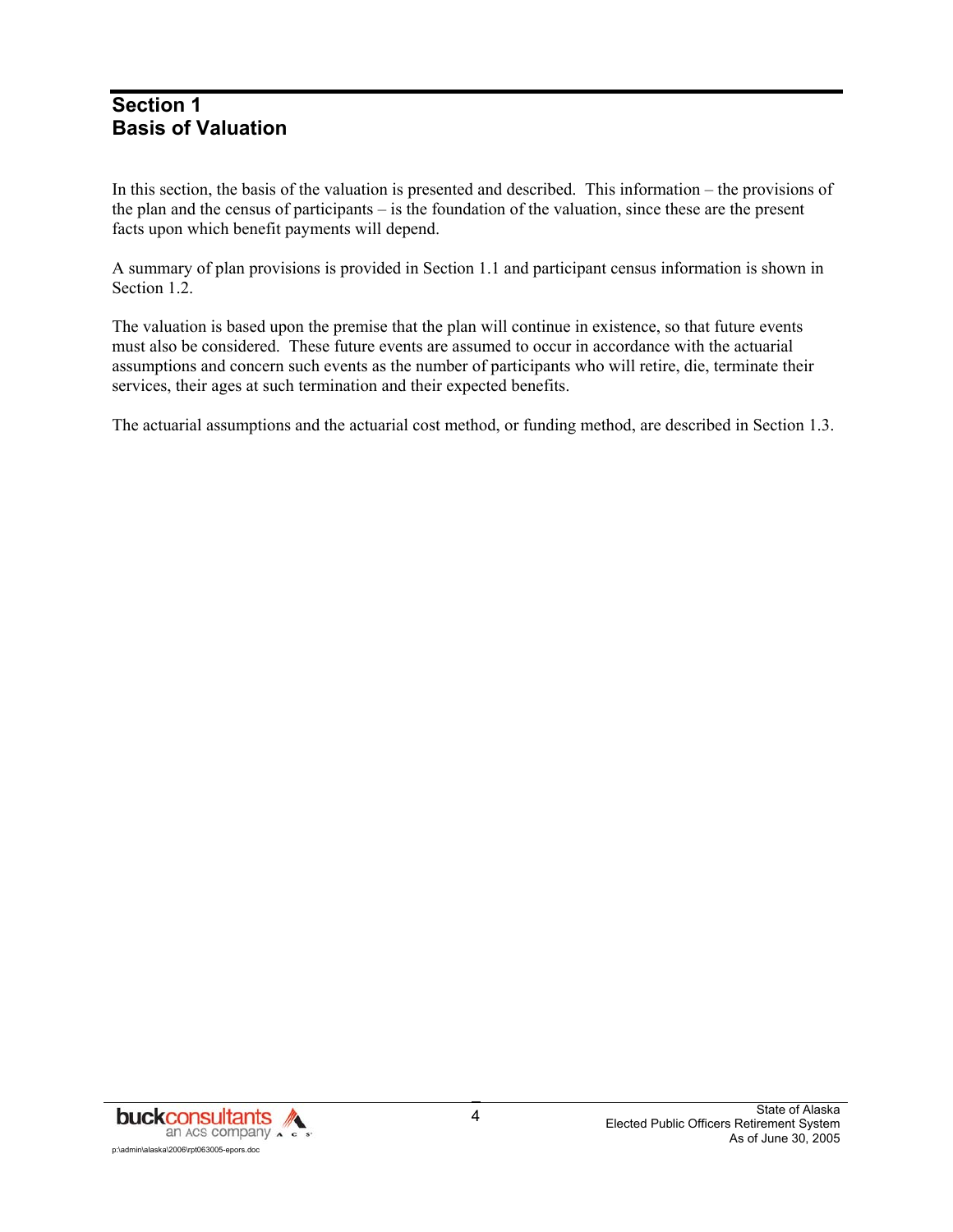### **Section 1.1 Summary of Plan Provisions**

#### **(1) Employees Included**

 The governor, lieutenant governor, and members of the Alaska State Legislature, holding office between January 1, 1976 and October 14, 1976.

#### **(2) Employee Contributions**

- (a) Mandatory employee contribution: 7% of salary.
- (b) Interest Credited: 4.5% compounded semi-annually on June 30 and December 31.
- (c) Voluntary Refund at Termination: Return of contributions with interest.
- (d) Refund at Death: If no eligible survivors, return of contribution with interest to designated beneficiary or beneficiaries.

#### **(3) Normal Retirement Benefit**

- (a) Eligibility: Age 60 with 5 or more years of paid service.
- (b) Type: Life with automatic 50% joint and survivor benefit if married at least one year prior to date of death. If the accrued benefit formula percentage is less than 60% at the time of death, the survivor benefit may not be less than 30% of the current base salary of the judicial office.
- (c) Amount: Members may irrevocably choose between two types of benefit calculations at the time of retirement: variable Alaska Statute (AS) 39.37.050(a)(1) and fixed AS 39.37.050(a)(2). Under the variable method, benefits are calculated based on the active salary of the office from which the member retired. Benefits may raise or lower depending on the change in the active salary. The fixed method bases the calculation on the average monthly compensation as defined in AS 39.35.680. Benefits calculated under the fixed method do not change when the active salary changes. Benefit calculation is 5% for each year of elected public officer service plus 2% for any PERS service performed prior to January 1, 1976 to a maximum of 75% times either the salary of the office from which the member retired or the average monthly salary depending on which option is chosen.
- (d) Variable Benefit Increases/Decreases: Members who elect a variable benefit will have their benefit recalculated when the active salary of the position they retired from changes. If the salary lowers, retirement benefits will also be lowered.
- (e) Cost of Living Increases: Retired members are eligible for post retirement pension increases regardless of whether they choose the fixed or variable option at retirement (Sec. 1 ch 91, SLA 2001) if they have been receiving benefits without an increase for at least 10 years. Benefits will be increased by 75% of the cost of living increase calculated from the date of the last benefit adjustment or the date when the member retired, whichever is later. The member may not receive another cost of living increase until the base retirement calculation exceeds the benefit amount adjusted for prior increases or until another 10 years has elapsed, whichever is first.

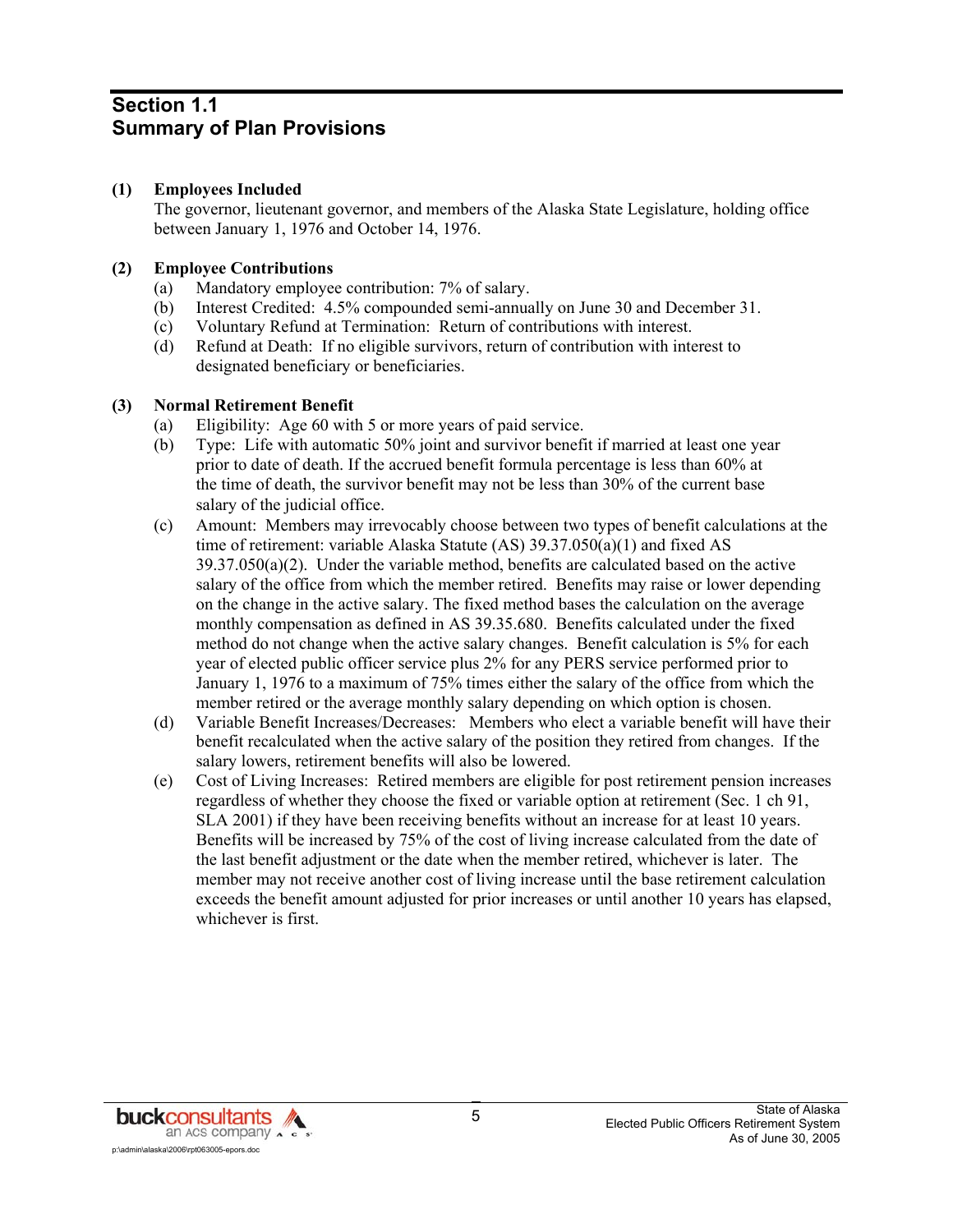## **Section 1.1** *(continued)* **Summary of Plan Provisions**

#### **(4) Early Retirement Benefit**

- (a) Eligibility: Age 55 with 5 or more years of paid service or any age with 20 or more years of paid service.
- (b) Type: Life benefit with automatic 50% joint and survivor benefit if married at least one year prior to date of death. If the accrued benefit formula percentage is less than 60% at the time of death, the survivor benefit may not be less than 30% of the current base salary of the judicial office.
- (c) Amount: Normal retirement benefit based on service to early retirement date reduced 0.5% per month for each month which precedes normal retirement date. Members may irrevocably choose between two types of benefit calculations at the time of retirement: variable AS  $39.37.050(a)(1)$  and fixed AS  $39.37.050(a)(2)$ . Under the variable method, benefits are calculated based on the active salary of the office from which the member retired. Benefits may raise or lower depending on the change in the active salary. The fixed method bases the calculation on the average monthly compensation as defined in AS 39.35.680. Benefits calculated under the fixed method do not change when the active salary changes. Benefit calculation is 5% for each year of elected public officer service plus 2% for any PERS service performed prior to January 1, 1976 to a maximum of 75% times either the salary of the office from which the member retired or the average monthly salary depending on which option is chosen.
- (d) Variable Benefit Increases/Decreases: Members who elect a variable benefit will have their benefit recalculated when the active salary of the position they retired from changes. If the salary lowers, retirement benefits will also be lowered.
- (e) Cost of Living Increases: Retired members are eligible for post retirement pension increases regardless of whether they choose the fixed or variable option at retirement (Sec. 1 ch 91, SLA 2001) if they have been receiving benefits without an increase for at least 10 years. Benefits will be increased by 75% of the cost of living increase calculated from the date of the last benefit adjustment or the date when the member retired, whichever is later. The member may not receive another cost of living increase until the base retirement calculation exceeds the benefit amount adjusted for prior increases or until another 10 years has elapsed, whichever is first.

#### **(5) Deferred Vested Benefit**

- (a) Eligibility: Vested with 5 or more years of paid service. Benefits may commence at Early or Normal retirement.
- (b) Type: Normal or Early retirement benefit.
- (c) Amount: Calculated in the same manner as a Normal or Early retirement benefit.
- (d) Variable Benefit Increases/Decreases: Same provisions as Normal or Early retirement.
- (e) Cost of Living Increases: Same provisions as Normal or Early retirement.

#### **(6) Disability Benefit**

- (a) Eligibility: Incapacitated from performing the duties of their position at any age with five or more years of paid service.
- (b) Type: Monthly benefit received until death or recovery.
- (c) Amount: Calculated in the same manner as a Normal retirement except benefits commence the first of the month following an approved recommendation of the disability review board.
- (d) Variable Benefit Increases/Decreases: Same provisions as Normal retirement.
- (e) Cost of Living Increases: Same provisions as Normal retirement.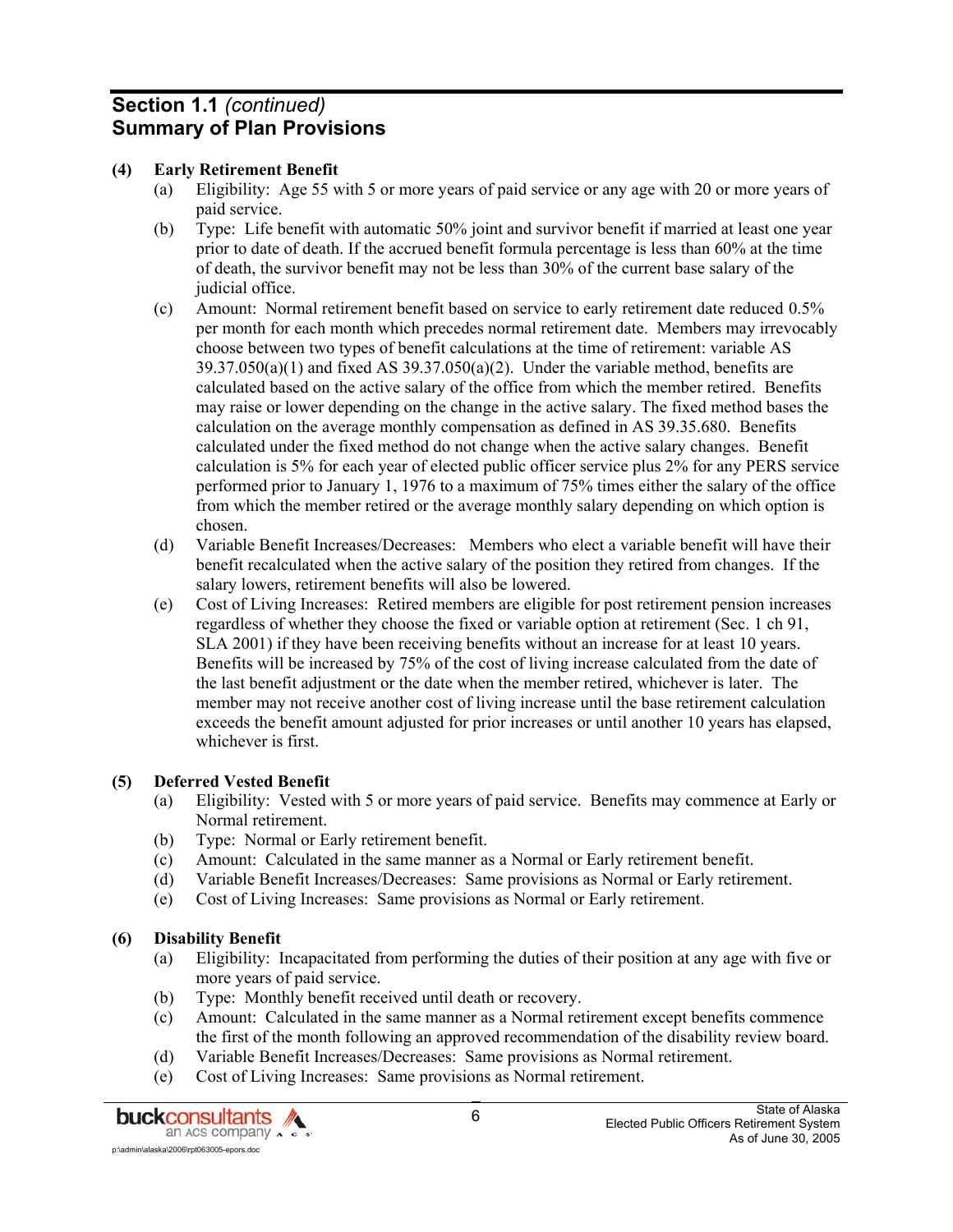# **Section 1.1** *(continued)* **Summary of Plan Provisions**

#### **(7) Death Benefit Before Retirement**

 Provided the deceased member accrued at least 2 years of credited service and had been married for at least 1 year the spouse is entitled to an automatic survivor benefit of 50% of the accrued benefit at the time of death. If the accrued benefit formula percentage is less than 60% at the time of death, the survivor benefit may not be less than 30% of the current base salary of the judicial office. If there is no surviving spouse but there are dependent children at the time of death, 50% of the above benefit may be divided in equal shares to the dependent children for the duration of their dependency. If there is no spouse or dependent children, the contribution account balance, plus interest, will be paid to the designated beneficiary or beneficiaries.

#### (**8) Medical Benefits**

 Each retiree is provided with medical and prescription drug benefits with no premium payment required. These benefits are available for the lifetime of the retiree and for the lifetime of the spouse if a survivor benefit is payable. Benefits are also available to eligible dependents for the duration of their dependency.

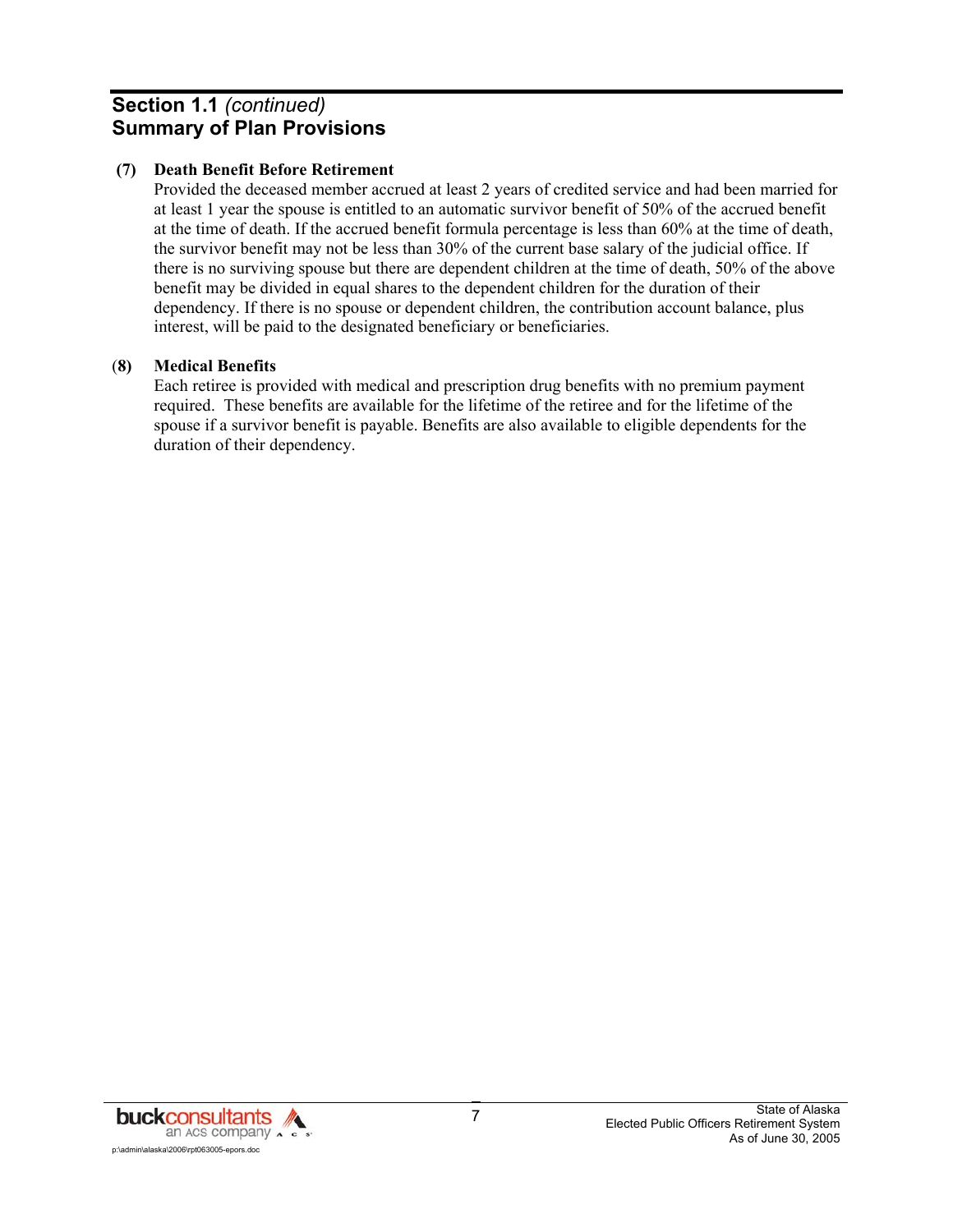## **Section 1.2 Member Information**

|     |                                   | As of<br>June 30, 2005 |
|-----|-----------------------------------|------------------------|
|     | <b>Active Members</b>             |                        |
| (1) | Number                            | $\overline{2}$         |
| (2) | Average Age                       | 62.01                  |
| (3) | Average Service Years             | 12.43                  |
| (4) | Average Annual Pay                | \$80,090               |
|     |                                   |                        |
|     | <b>Vested Terminated Members</b>  |                        |
| (1) | Number                            | $\mathbf{1}$           |
| (2) | Average Age                       | 54.88                  |
| (3) | Average Service                   | 7.00                   |
|     |                                   |                        |
|     | <b>Retirees and Beneficiaries</b> |                        |
| (1) | Number                            | 38                     |
| (2) | Average Age                       | 73.46                  |
| (3) | <b>Average Monthly Benefits</b>   | \$2,826                |

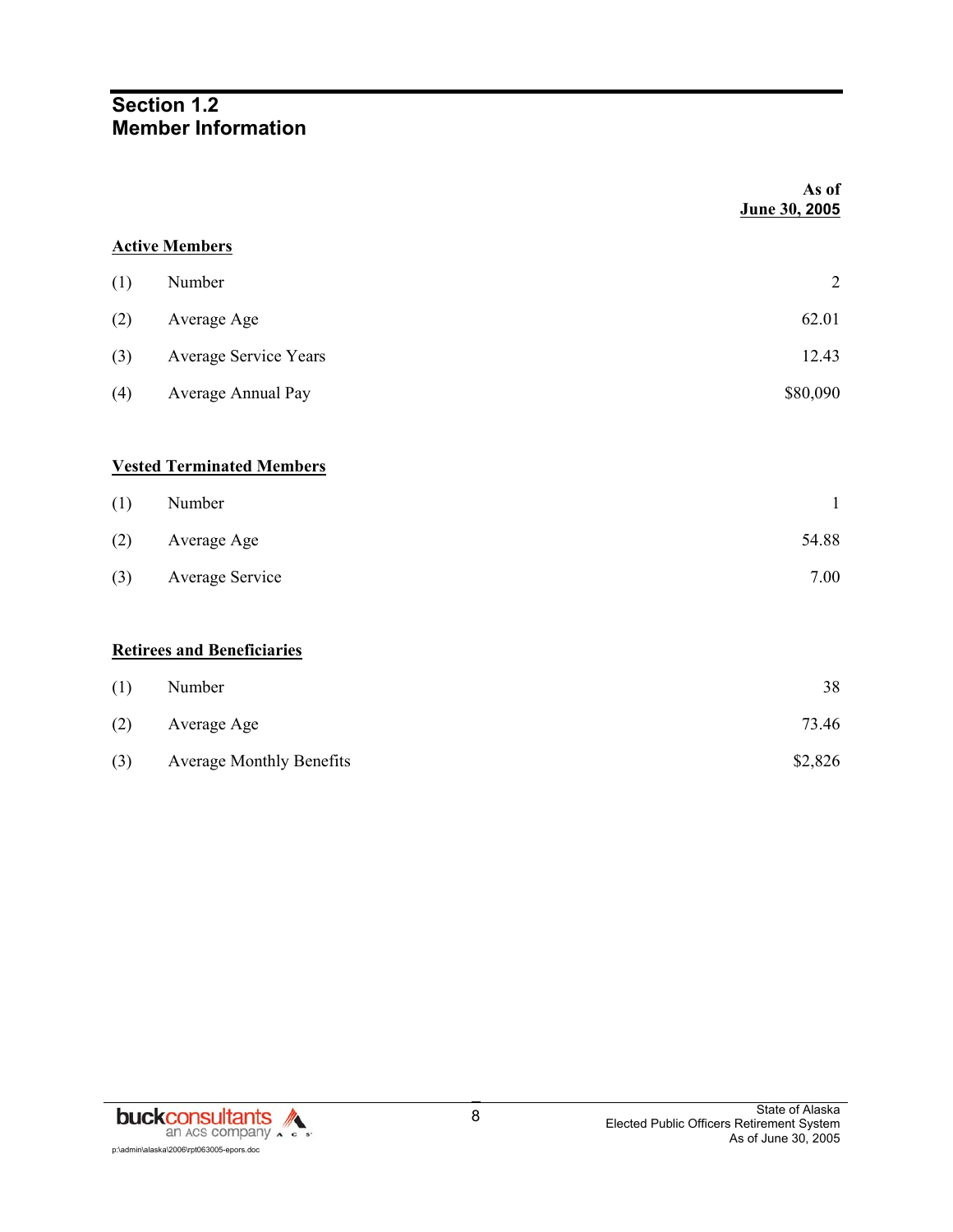# **Section 1.3 Actuarial Method and Assumptions**

#### *Valuation of Liabilities*

| A. | <b>Actuarial Method</b>                                    |                                                                                                                                                                                                                                                                                           |
|----|------------------------------------------------------------|-------------------------------------------------------------------------------------------------------------------------------------------------------------------------------------------------------------------------------------------------------------------------------------------|
|    | Projected Unit Credit                                      | The unfunded accrued benefit liability, including<br>accumulated actuarial gains and losses, is amortized over<br>25 years on a level dollar basis. The annual required<br>contribution will not be less than the expected benefit<br>payments for the upcoming year.                     |
| B. | <b>Actuarial Assumptions</b>                               |                                                                                                                                                                                                                                                                                           |
|    | Interest<br>1.                                             | 5.00% per year, compounded annually, net of investment<br>expenses. Inflation is assumed to be 3.50% per year.                                                                                                                                                                            |
|    | 2.<br><b>Salary Scale</b>                                  | 4% per year, compounded annually.                                                                                                                                                                                                                                                         |
|    | Mortality<br>3.<br>a. Post-retirement<br>b. Pre-retirement | 1994 Group Annuity Mortality Basic Table for males<br>and females, 1994 Base Year.<br>None.                                                                                                                                                                                               |
|    | Turnover<br>4.                                             | None.                                                                                                                                                                                                                                                                                     |
|    | 5.<br>Retirement                                           | Age 60 for active members, age 55 for deferred<br>members.                                                                                                                                                                                                                                |
|    | Disability<br>6.                                           | None.                                                                                                                                                                                                                                                                                     |
|    | Dependent Children<br>7.                                   | None.                                                                                                                                                                                                                                                                                     |
|    | 8.<br><b>Benefit Option</b>                                | Members are assumed to elect the variable method of<br>benefit calculation. Members who are married as of the<br>valuation date are assumed to be married at retirement.<br>Single members are assumed to remain single.<br>Husbands are assumed to be 4 years older than their<br>wives. |

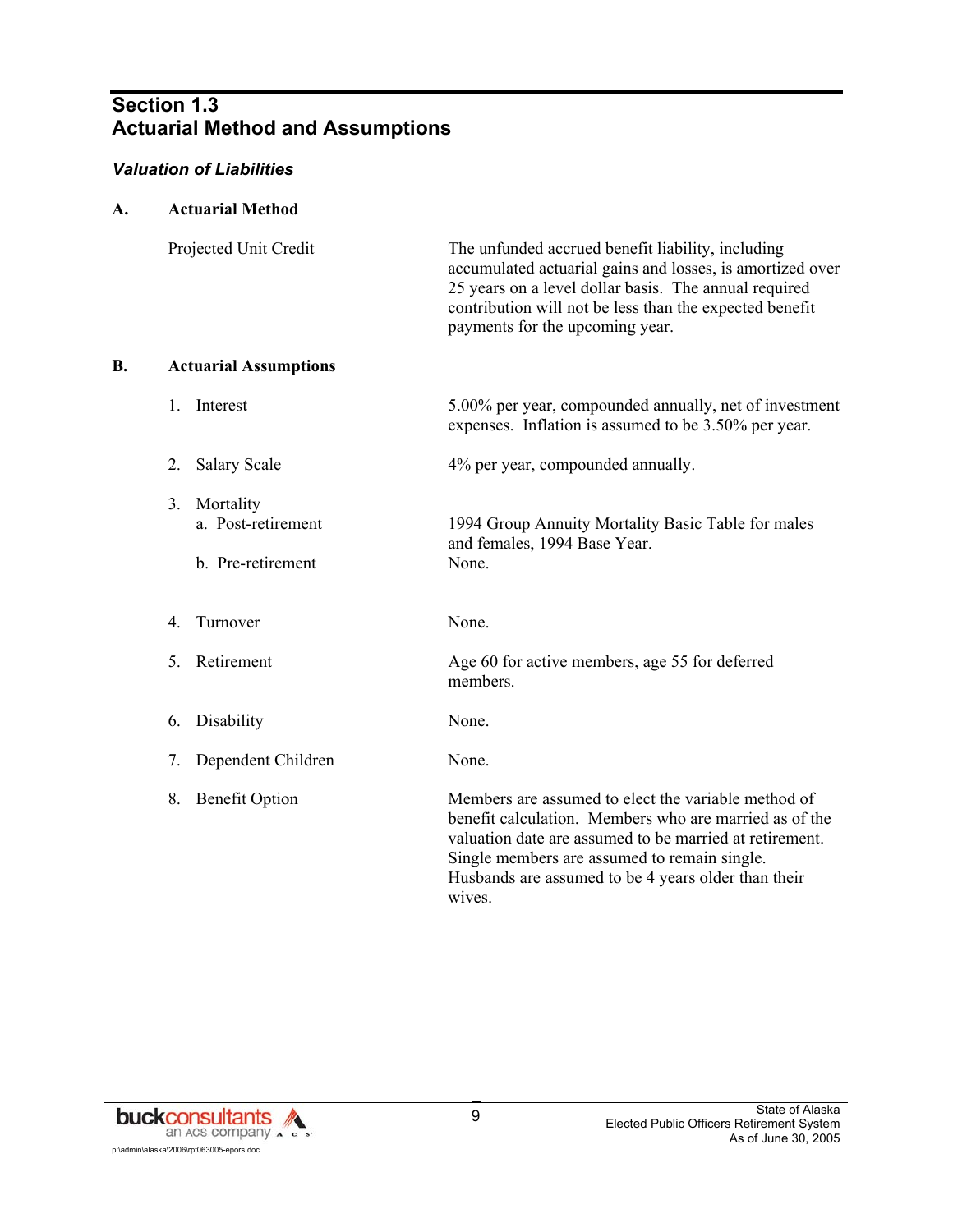# **Section 1.3** *(continued)* **Actuarial Method and Assumptions**

| 9. | Health Benefits | For FY06, the average age 65 expected benefit, before<br>adjustment for Medicare, is calculated as \$8,328 for<br>Medical Benefits and \$1,936 for Prescription Drug<br>Benefits. The average age 65 expected benefit, after<br>adjustment for Medicare, is calculated as \$1,507 for<br>Medical Benefits and \$1,522 for Prescription Drug<br>Benefits. These benefits are adjusted by age, and<br>projected forward to anticipate the increasing future<br>costs of healthcare. The Medical assumed increase is<br>9.5% for FY06, 9.0% for FY07, declining by $0.5\%$<br>annually to an ultimate rate of 5.0%. The Prescription<br>Drug assumed increase is 14% for FY06, 13% for FY07,<br>declining by 1% annually to an ultimate rate of 5.0%. |
|----|-----------------|----------------------------------------------------------------------------------------------------------------------------------------------------------------------------------------------------------------------------------------------------------------------------------------------------------------------------------------------------------------------------------------------------------------------------------------------------------------------------------------------------------------------------------------------------------------------------------------------------------------------------------------------------------------------------------------------------------------------------------------------------|
|    |                 |                                                                                                                                                                                                                                                                                                                                                                                                                                                                                                                                                                                                                                                                                                                                                    |

#### **C. Valuation Assets** None.

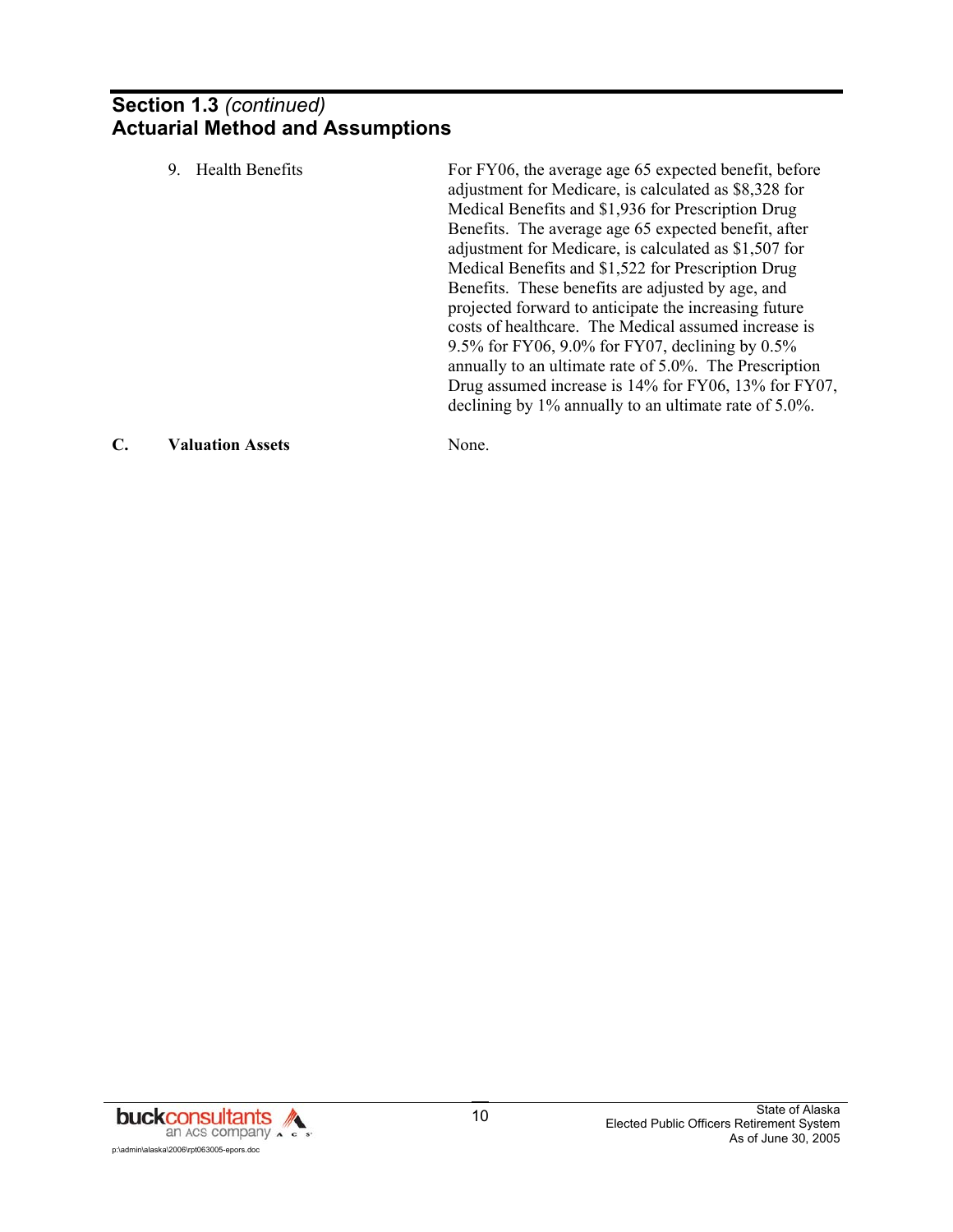# **Section 2 Valuation Results**

This section sets forth the results of the actuarial valuation.

- Section 2.1 shows the actuarial present values as of June 30, 2005.
- Section 2.2 develops the total contribution rate.
- Section 2.3 estimates total benefit payments for the next 35 years.

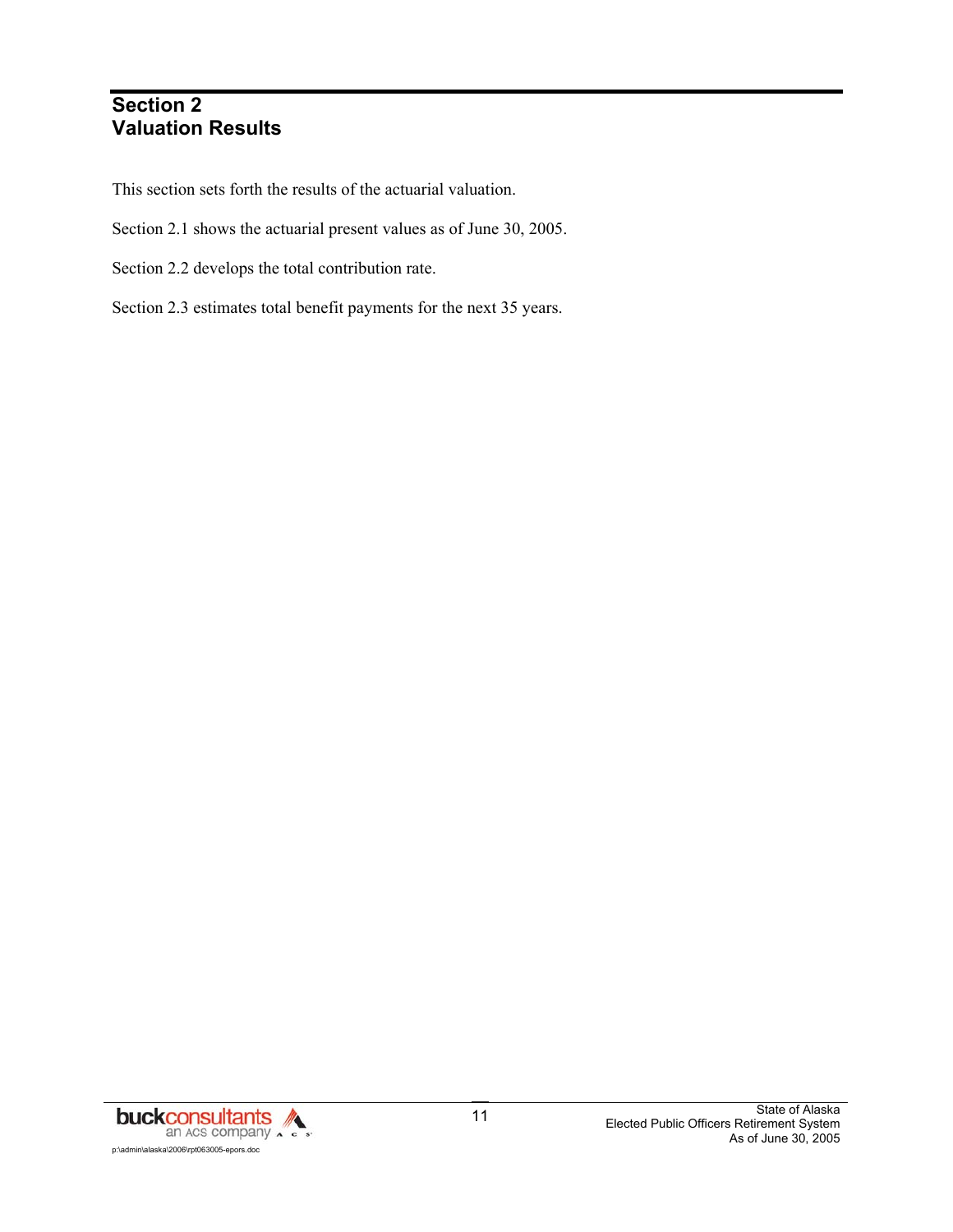# **Section 2.1 Breakdown of Actuarial Accrued Liability (as of June 30, 2005)**

|                               |              | <b>Normal Cost</b> |                           | <b>Actuarial Accrued</b><br><b>Liability</b> |
|-------------------------------|--------------|--------------------|---------------------------|----------------------------------------------|
| <b>Active Participants</b>    |              |                    |                           |                                              |
| <b>Retirement Benefits</b>    | $\mathbb{S}$ | 44,756             | $\boldsymbol{\mathsf{S}}$ | 1,486,867                                    |
| <b>Health Benefits</b>        |              | 13,841             |                           | 532,308                                      |
| Subtotal                      | \$           | 58,597             | $\mathbb S$               | 2,019,175                                    |
| <b>Retirees and Survivors</b> |              |                    |                           |                                              |
| Retired Members' Benefits     |              |                    | $\mathbb{S}$              | 14,686,574                                   |
| <b>Health Benefits</b>        |              |                    |                           | 2,966,356                                    |
| Subtotal                      |              |                    | $\mathbb{S}$              | 17,652,930                                   |
| <b>Vested Terminations</b>    |              |                    |                           |                                              |
| Deferred Retirement Benefits  |              |                    | \$                        | 173,804                                      |
| <b>Health Benefits</b>        |              |                    |                           | 182,414                                      |
| Subtotal                      |              |                    | $\mathcal{S}$             | 356,218                                      |
| <b>Total</b>                  |              |                    | \$                        | 20,028,323                                   |

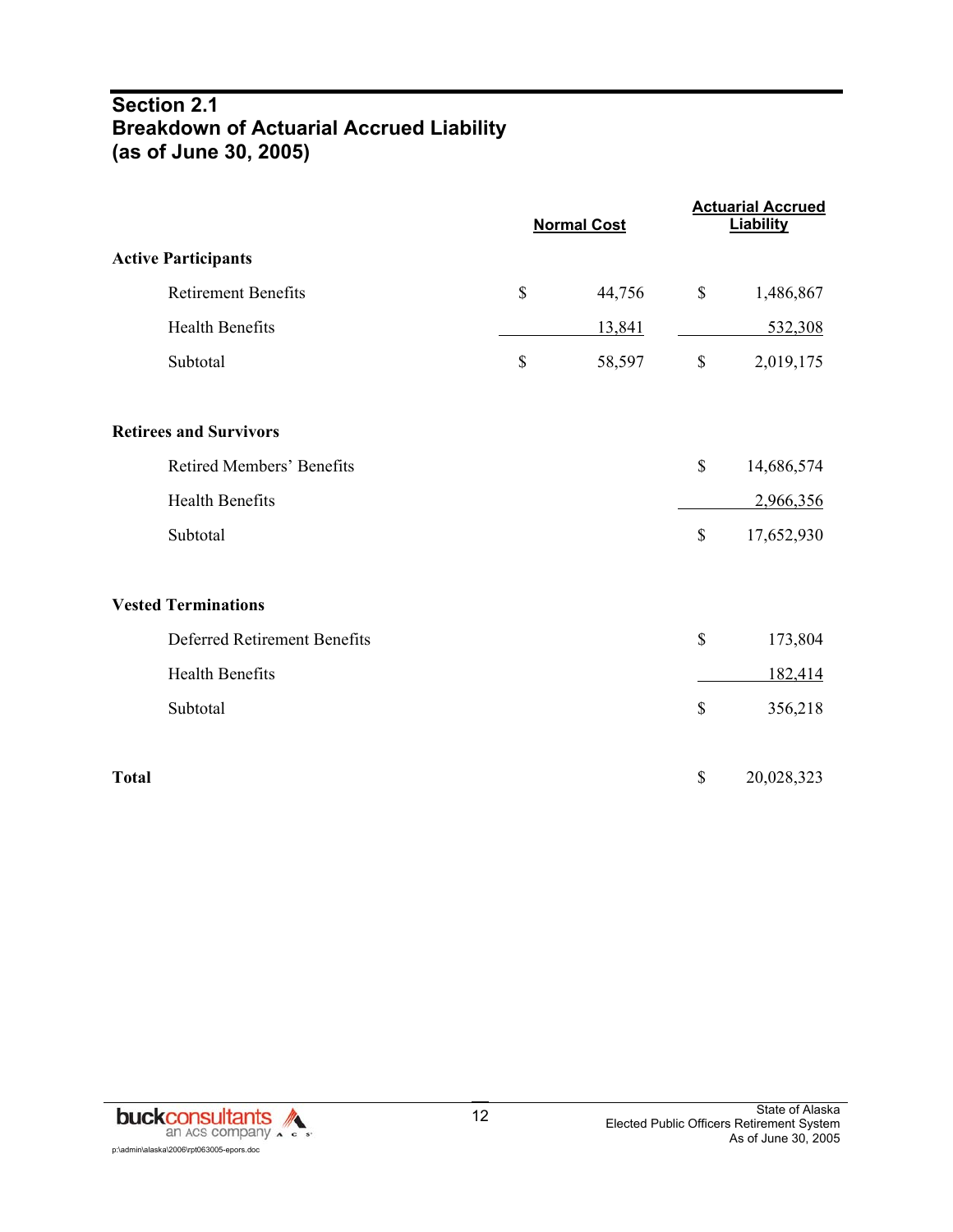# **Section 2.2 Calculation of Total Annual Contribution**

| (1)  | <b>Total Normal Cost</b>                                             | \$<br>58,597     |
|------|----------------------------------------------------------------------|------------------|
| (2)  | <b>Total Salaries</b>                                                | \$<br>160,181    |
| (3)  | <b>Total Normal Cost Rate</b><br>(1) / (2)                           | 36.58%           |
| (4)  | Average Employee Contribution Rate                                   | 7.00%            |
| (5)  | <b>Employer Normal Cost Rate</b><br>$(3)-(4)$                        | 29.58%           |
| (6)  | <b>Actuarial Accrued Liability</b>                                   | \$<br>20,028,323 |
| (7)  | Assets                                                               | $\overline{0}$   |
| (8)  | <b>Total Unfunded Liability</b><br>$(6)-(7)$                         | \$<br>20,028,323 |
| (9)  | Amortization Factor (25 years at 5%)                                 | 14.798642        |
| (10) | Past Service Payment<br>(8) / (9)                                    | \$<br>1,353,389  |
| (11) | Past Service Rate<br>(10)/(2)                                        | 844.91%          |
| (12) | <b>Total Actuarial Contribution Rate</b><br>$(5) + (11)$             | 874.49%          |
| (13) | Annual Actuarial Contribution at Beginning of Year<br>$(12)$ x $(2)$ | \$<br>1,400,767  |
| (14) | Interest                                                             | 70,038           |
| (15) | Annual Actuarial Contribution at End of Year<br>$(13) + (14)$        | \$<br>1,470,805  |
| (16) | Expected Benefit Payments for the Upcoming Year                      | \$<br>1,539,188  |
| (17) | Annual Recommended Contribution<br>(Greater of $(15)$ and $(16)$ )   | \$<br>1,539,188  |

**buckconsultants** p:\admin\alaska\2006\rpt063005-epors.doc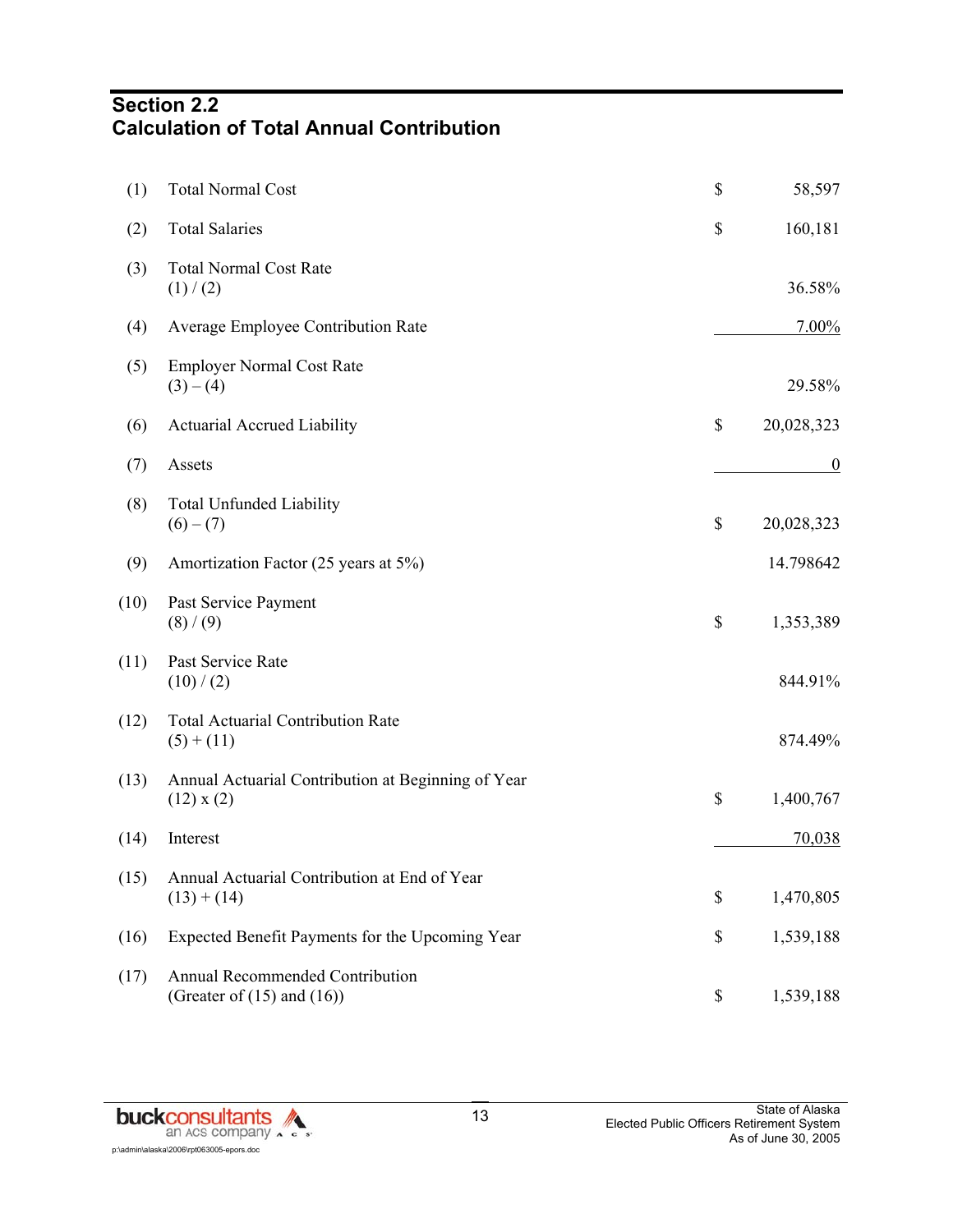# **Section 2.3 Estimated Cash Flow**

| <b>Year Starting</b><br>July 1 | <b>Annual</b><br><b>Contributions</b> | <b>Estimated Annual</b><br><b>Payments</b> |
|--------------------------------|---------------------------------------|--------------------------------------------|
| 2005                           | \$5,266                               | $$1,539,188^{(1)}$                         |
| 2006                           | 5,476                                 | $1,544,633^{(2)}$                          |
| 2007                           | 475                                   | 1,615,490                                  |
| 2008                           | $\boldsymbol{0}$                      | 1,588,012                                  |
| 2009                           | $\boldsymbol{0}$                      | 1,541,105                                  |
| 2010                           | $\overline{0}$                        | 1,514,340                                  |
| 2011                           | $\boldsymbol{0}$                      | 1,492,263                                  |
| 2012                           | $\boldsymbol{0}$                      | 1,453,727                                  |
| 2013                           | $\boldsymbol{0}$                      | 1,421,760                                  |
| 2014                           | $\boldsymbol{0}$                      | 1,359,149                                  |
| 2015                           | $\boldsymbol{0}$                      | 1,304,863                                  |
| 2016                           | $\boldsymbol{0}$                      | 1,247,820                                  |
| 2017                           | $\boldsymbol{0}$                      | 1,204,155                                  |
| 2018                           | $\boldsymbol{0}$                      | 1,160,534                                  |
| 2019                           | $\boldsymbol{0}$                      | 1,117,147                                  |
| 2020                           | $\boldsymbol{0}$                      | 1,074,691                                  |
| 2021                           | $\boldsymbol{0}$                      | 1,033,343                                  |
| 2022                           | $\boldsymbol{0}$                      | 992,720                                    |
| 2023                           | $\boldsymbol{0}$                      | 952,704                                    |
| 2024                           | $\boldsymbol{0}$                      | 912,485                                    |
| 2025                           | $\boldsymbol{0}$                      | 871,965                                    |
| 2026                           | $\boldsymbol{0}$                      | 830,690                                    |
| 2027                           | $\boldsymbol{0}$                      | 788,489                                    |
| 2028                           | $\boldsymbol{0}$                      | 745,118                                    |
| 2029                           | $\boldsymbol{0}$                      | 700,516                                    |
| 2030                           | $\boldsymbol{0}$                      | 654,933                                    |
| 2031                           | $\boldsymbol{0}$                      | 608,510                                    |
| 2032                           | $\boldsymbol{0}$                      | 561,321                                    |
| 2033                           | $\boldsymbol{0}$                      | 513,696                                    |
| 2034                           | $\boldsymbol{0}$                      | 465,889                                    |
| 2035                           | $\boldsymbol{0}$                      | 418,564                                    |
| 2036                           | $\boldsymbol{0}$                      | 372,247                                    |
| 2037                           | $\boldsymbol{0}$                      | 327,575                                    |
| 2038                           | $\boldsymbol{0}$                      | 285,012                                    |
| 2039                           | $\boldsymbol{0}$                      | 244,979                                    |
| 2040                           | $\boldsymbol{0}$                      | 207,882                                    |

(1) Actual FY05 contributions made for Pension and Healthcare Benefits were  $$1,560,483$ .

<sup>(2)</sup> Actual FY06 contributions made for Pension and Healthcare Benefits were \$1,630,202.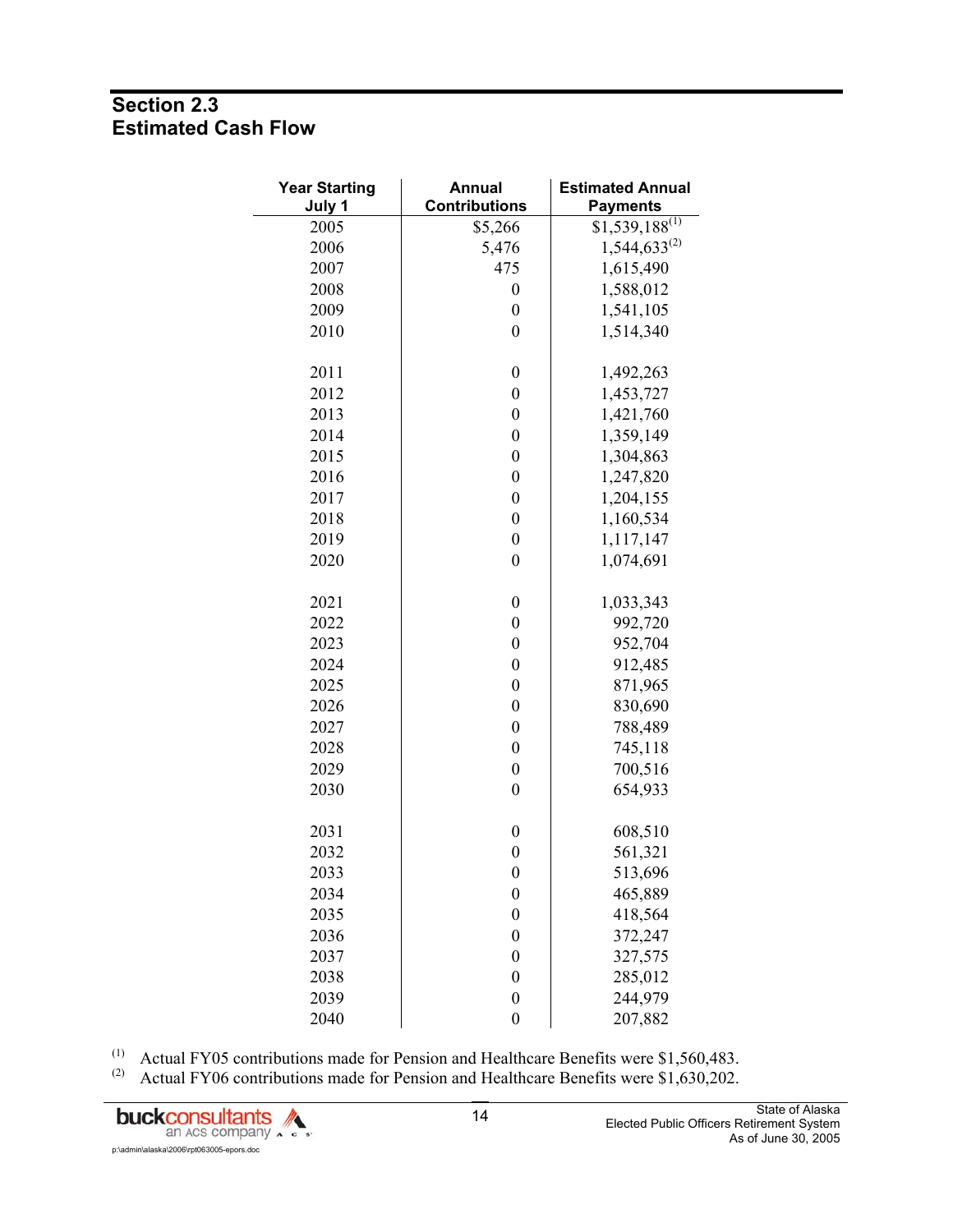# **Section 3**

Section 3 sets forth the information required by GASB 25.

- Section 3.1 Summary of Accrued and Unfunded Accrued Liabilities.<br>Section 3.2 Schedule of Employer Contributions.
- Schedule of Employer Contributions.
- Section 3.3 Actuarial Assumptions, Methods and Additional Information.

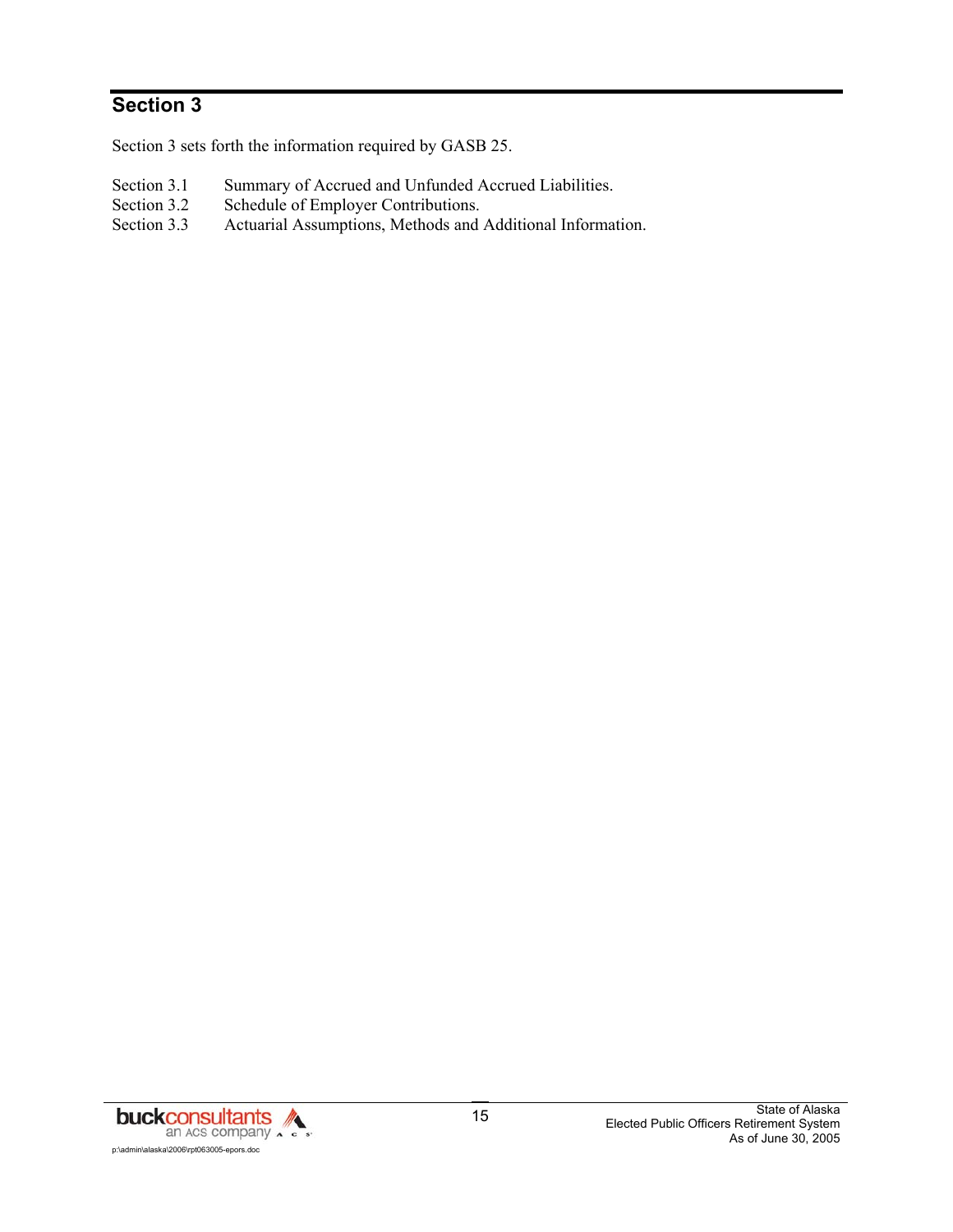# **3.1 Summary of Accrued and Unfunded Accrued Liabilities**

| Valuation<br><b>Date</b> | Aggregate<br>Accrued<br>∟iability | <b>Valuation</b><br>Assets | Assets as a<br>Percent of<br>Accrued<br>Liabilitv | <b>Unfunded</b><br><b>Accrued</b><br>Liabilities<br>(UAL) | Annual<br><b>Active</b><br>Member<br><b>Pavroll</b> | UAL as a<br>Percent of<br><b>Annual Active</b><br><b>Member Pavroll</b> |
|--------------------------|-----------------------------------|----------------------------|---------------------------------------------------|-----------------------------------------------------------|-----------------------------------------------------|-------------------------------------------------------------------------|
| June 30, 2005*           | \$ 20,028,323                     |                            | N/A                                               | \$20,028,323                                              | 160.181                                             | 12,503.57%                                                              |

*\*This is the first valuation to be completed since GASB 25 was adopted.* 



State of Alaska Elected Public Officers Retirement System As of June 30, 2005